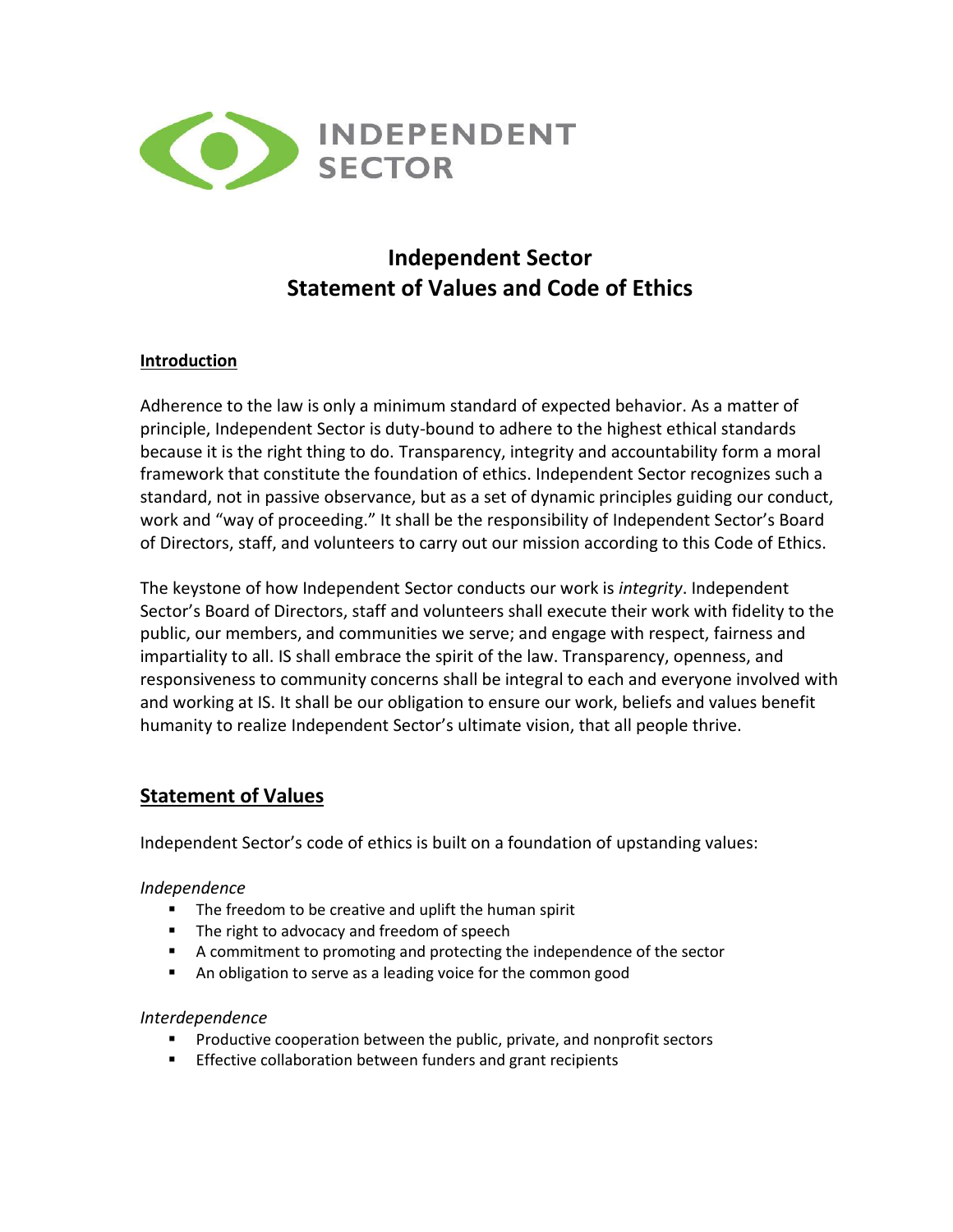#### *Inclusiveness and Diversity*

- Embracing a variety of perspectives and people
- Respect for the views of others

#### *Social Justice*

- Full and fair opportunities for all
- The primacy of the worth and dignity of each person
- Nurturing and fostering equity

#### *Transparency, Integrity, and Accountability*

- Open and timely sharing of financial, governance, and program information
- A commitment to the highest possible ethical standards
- Responsiveness to society, members, and stakeholders

#### *Operational Excellence*

- Humanizing and highly professional work environment
- **Effective programs and activities that meet meaningful needs**
- **Efficiency in the use of financial resources**
- Responsible stewardship of the environment in our work and values.

These values directly inform and enliven Independent Sector's Code of Ethics, set forth below, and guide the actions the organization shall take in developing our policies and practices.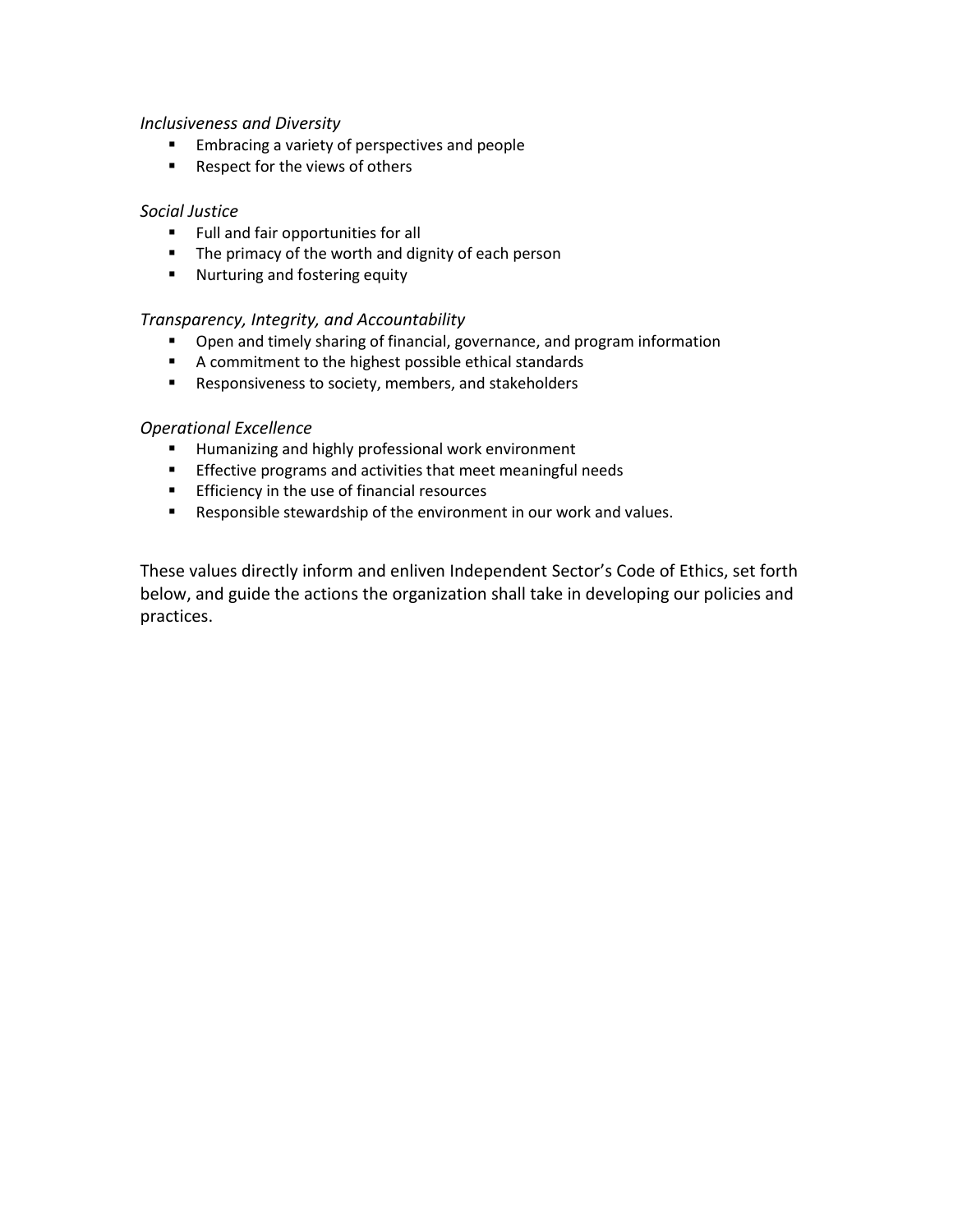# **Independent Sector's Code of Ethics**

### **I. Personal and Professional Integrity**

All staff, board members, and volunteers of Independent Sector ("IS") will act with honesty, integrity and openness in all their dealings as representatives of the organization. IS promotes a working environment that values respect, fairness, and integrity.

### **II. Vision**

Independent Sector has a clearly stated vision and purpose, approved by the Board of Directors, in pursuit of the public good. All of our programs support that vision and all who work for or on behalf of IS understand and are loyal to that vision and purpose. The vision is responsive to the constituency and communities served by IS and of value to the society at large.

### *Independent Sector's Vision and Purpose*

We envision a world of engaged individuals, robust institutions, and vibrant communities working together to improve lives and the natural world, and strengthen democratic societies. To help create this future, we lead and catalyze the charitable community, partnering with government, business, and individuals to advance the common good.

#### **III. Governance**

Independent Sector has an active Board of Directors that is responsible for setting the vision and strategic direction of IS and oversight of the finances, operations, and policies. The Board of Directors<sup>1</sup>:

- Ensures that our board members have the requisite skills and experience to carry out their duties and that all members understand and fulfill their governance duties, acting for the benefit of IS and our public purpose;
- The size and composition of the board allow for full deliberation and diversity of thinking on governance and other organizational matters, and include members with diverse background (including but not limited to ethnicity, race and gender perspectives), experience, and organizational and financial skills necessary to advance IS' mission;

<sup>1</sup> Much of the spirit and some of the language in this section of the code are taken from or based on the *Principles for Good Governance and Ethical Practice*, first published by Independent Sector in 2007, and revised in 2015; specifically, Principles 1-7 on Legal Compliance, and Principles 8-20 on Effective Governance.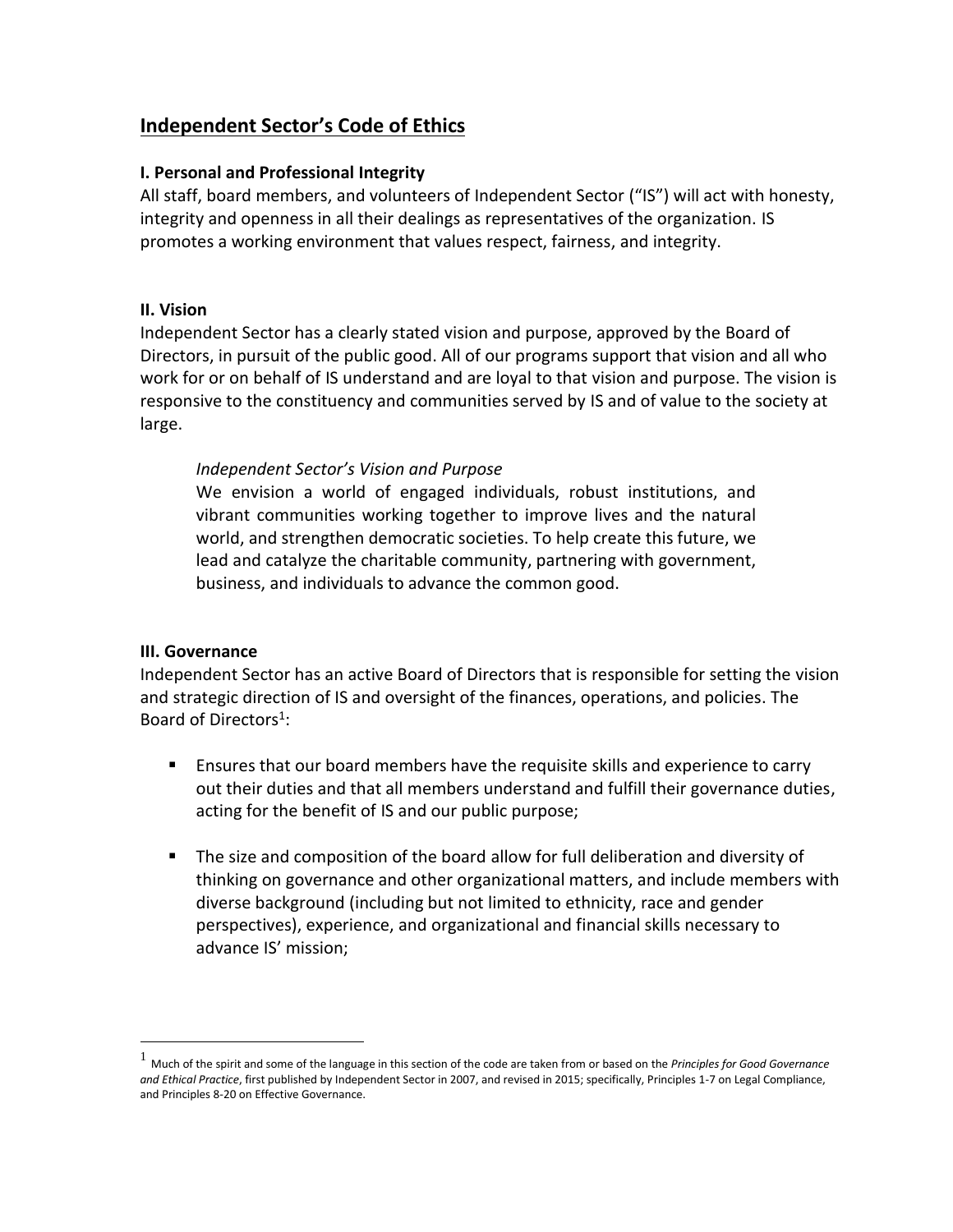- Board members adhere to a Conflict of Interest Policy that ensures that any conflicts of interest or the appearance thereof are avoided or appropriately managed through disclosure, recusal or other means<sup>2</sup>;
- Ensures that policies of the organization are in writing, clearly articulated, and officially adopted and reviewed every five years;
- Ensures that all board members receive a board manual and an orientation about IS' governing policies and practices, finances and program activities;
- Meets regularly to conduct its business and fulfill its duties;
- **E** Ensures that board members evaluate their performance as a group and individually, no less frequently than every three years;
- Is responsible for the hiring, firing, and regular review of the performance of the chief executive officer, and ensures that the compensation of the chief executive officer is reasonable and appropriate, pursuant to the duly adopted CEO Evaluation Process and CEO Succession policies<sup>3</sup>;
- Ensures that the CEO and appropriate staff provide the board with timely and comprehensive information so that the board can effectively carry out its duties;
- Ensures that IS conducts all transactions and dealings with integrity and honesty;
- **E** Ensures that IS promotes working relationships with board members, staff, volunteers, funders, and program partners/collaborators that are based on mutual respect, fairness, and openness;
- Ensures that IS is fair and inclusive in our hiring and promotion policies and practices for all board, staff and volunteer positions;
- All board members are independent and are not compensated by IS other than expenses incurred to fulfill their board-related duties;
- Ensures that the resources of the organization are responsibly and prudently managed;
- **E** Ensures that IS has the capacity to carry out our programs effectively; and,

<sup>2</sup> Independent Sector's Conflict of Interest Policy was readopted by the Board of Directors on April 25, 2019. <sup>3</sup> Independent Sector's CEO Evaluation Process and CEO Succession Plan policies were readopted by the IS Board of Directors on April 29, 2020.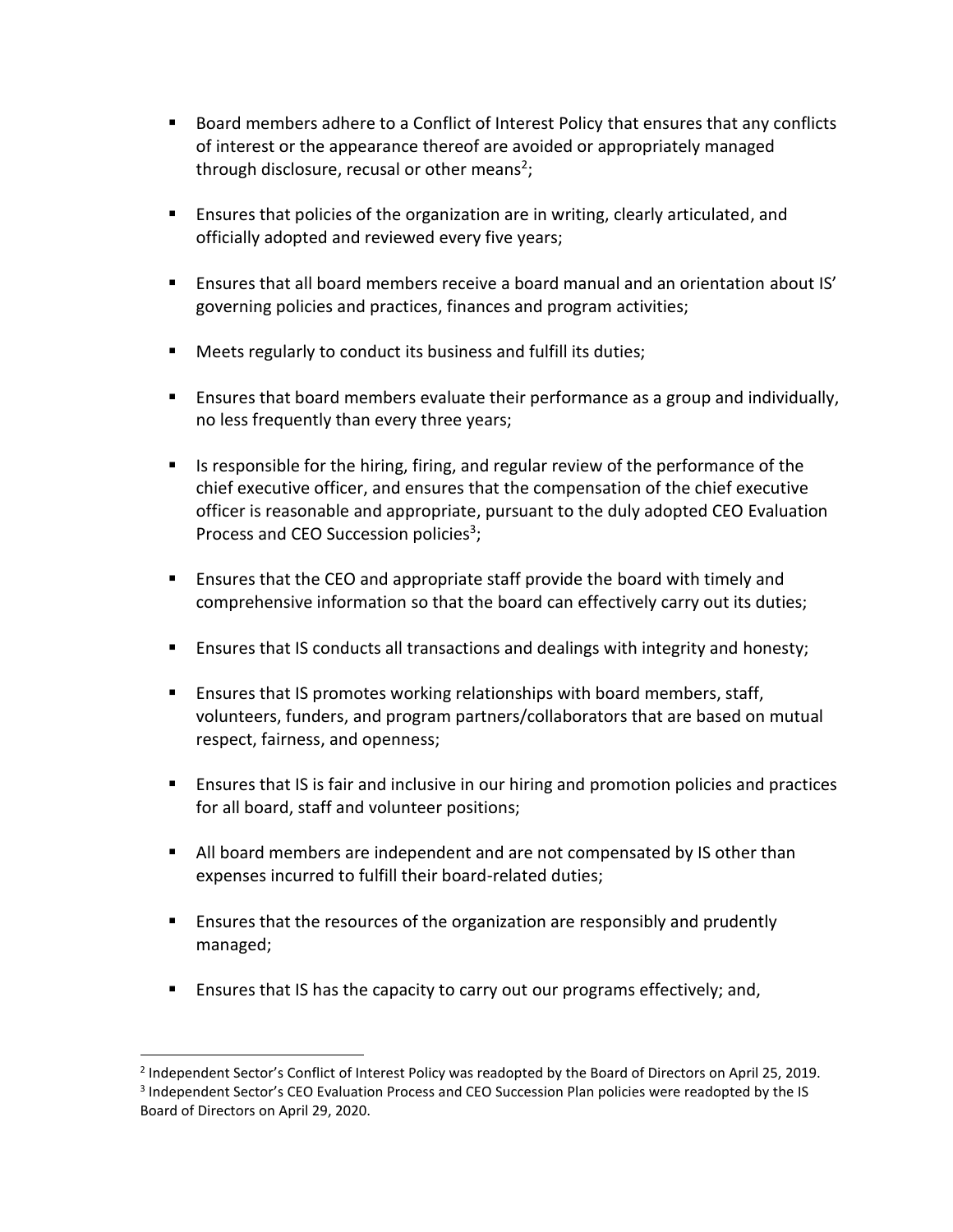■ Reviews IS' vision, mission, and goals and evaluates programs and activities every five years.

### **IV. Legal Compliance**

Independent Sector is knowledgeable of and complies with all laws, regulations, and applicable international conventions.

#### **V. Responsible Stewardship**

Independent Sector manages our funds responsibly and prudently. This should include the following considerations:

- IS spends a reasonable percentage of our annual budget on programs in furtherance of its vision;
- IS spends an adequate amount on administrative expenses to ensure effective accounting systems, internal controls, competent staff, and other expenditures critical to professional management;
- IS compensates staff, and any others who may receive compensation, reasonably and appropriately;
- IS has reasonable fundraising costs, recognizing the variety of factors that affect fundraising costs;
- IS does not accumulate operating funds excessively;
- IS ensures that all spending practices and policies are fair, reasonable, and appropriate to fulfill its vision; and,
- IS financial reports are factually accurate and complete in all material respects.

#### **VI. Openness and Disclosure**

Independent Sector provides comprehensive and timely information to the public, the media, and all stakeholders and is responsive in a timely manner to reasonable requests for information. All information about the organization will fully and honestly reflect the policies and practices of IS. Basic informational data about IS, such as the Form 990, reviews and compilations, and audited financial statements will be posted on the organization's website or otherwise be made available to the public. All solicitation materials accurately represent IS' policies and practices. All financial, organizational, and programmatic reports will be complete and accurate in all material respects.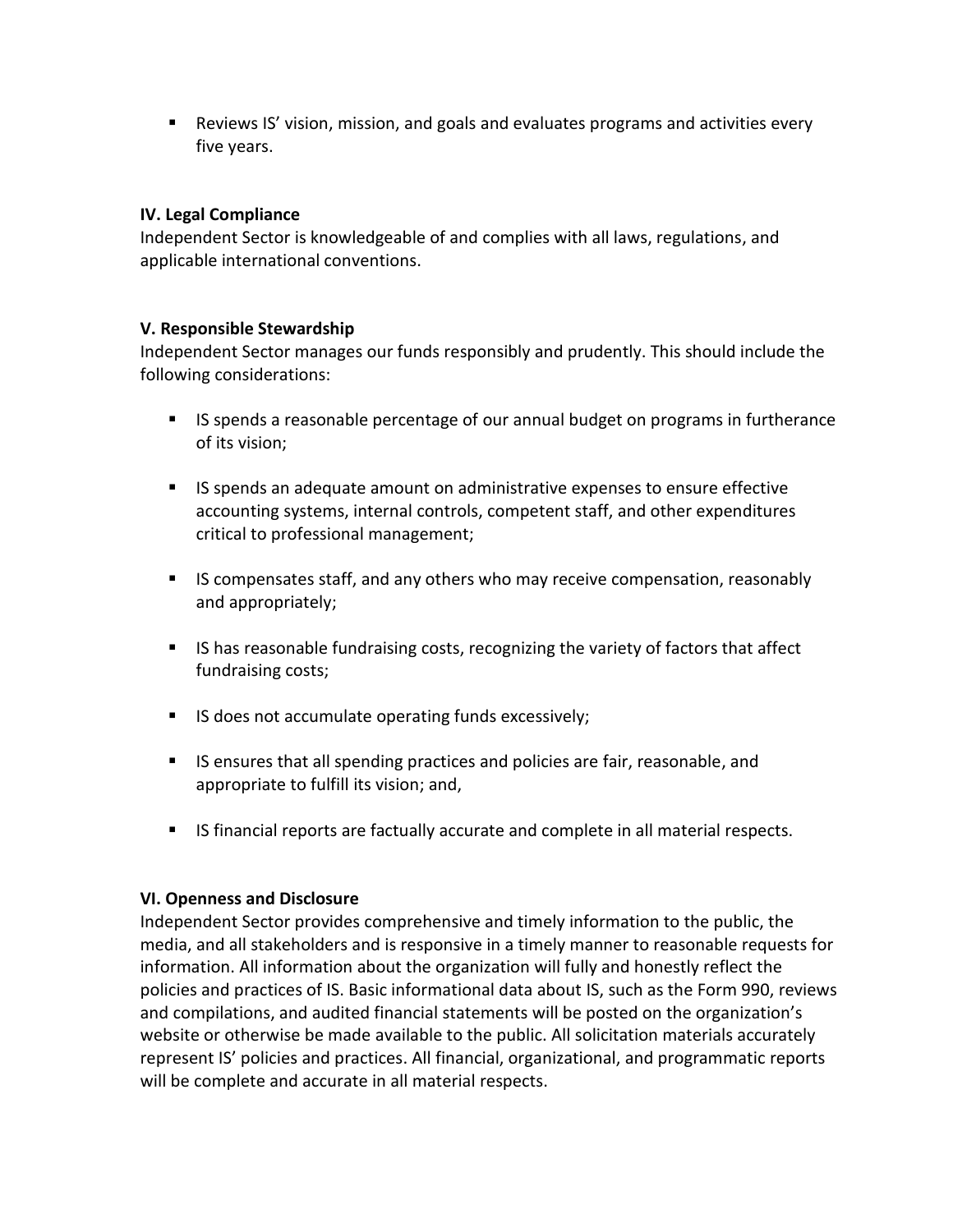#### **VII. Program Evaluation**

Independent Sector will regularly review program effectiveness and has mechanisms to incorporate lessons learned into future programs. IS is committed to improving program and organizational effectiveness and develops mechanisms to promote learning from our activities and the field. IS is responsive to changes in our field of activity and is responsive to the needs of our constituencies.

### **VIII. Equity, Inclusiveness and Diversity**

Independent Sector has a policy of promoting inclusiveness and our staff, board and volunteers reflect diversity in order to enrich our programmatic effectiveness. IS takes meaningful steps to promote inclusiveness in our hiring, retention, promotion, board recruitment, and constituencies served. IS fosters equity in all our engagements, work and operations, ensuring fair treatment, access, opportunity and advancement for all people.

### **IX. Fundraising**

Independent Sector is truthful in our solicitation materials. IS respects the privacy concerns of individual donors, and expends funds consistent with donor/funder intent. IS discloses important and relevant information to potential funders and grantmakers.

Independent Sector will respect the rights of funders and grantmakers, as follows:

- To be informed of the organization's mission, of the way the organization intends to use donated resources, and of its capacity to use donations effectively for their intended purposes.
- To be informed of the identity of those serving on the organization's governing board, and to expect the board to exercise prudent judgment in its stewardship responsibilities.
- To have access to the organization's most recent financial statements.
- To be assured their gifts will be used for the purposes for which they were given.
- To receive appropriate acknowledgement and recognition.
- To be assured that information about their donation is handled with respect and with confidentiality to the extent provided by law.
- To expect that all relationships with individuals representing organizations of interest to the donor will be professional in nature.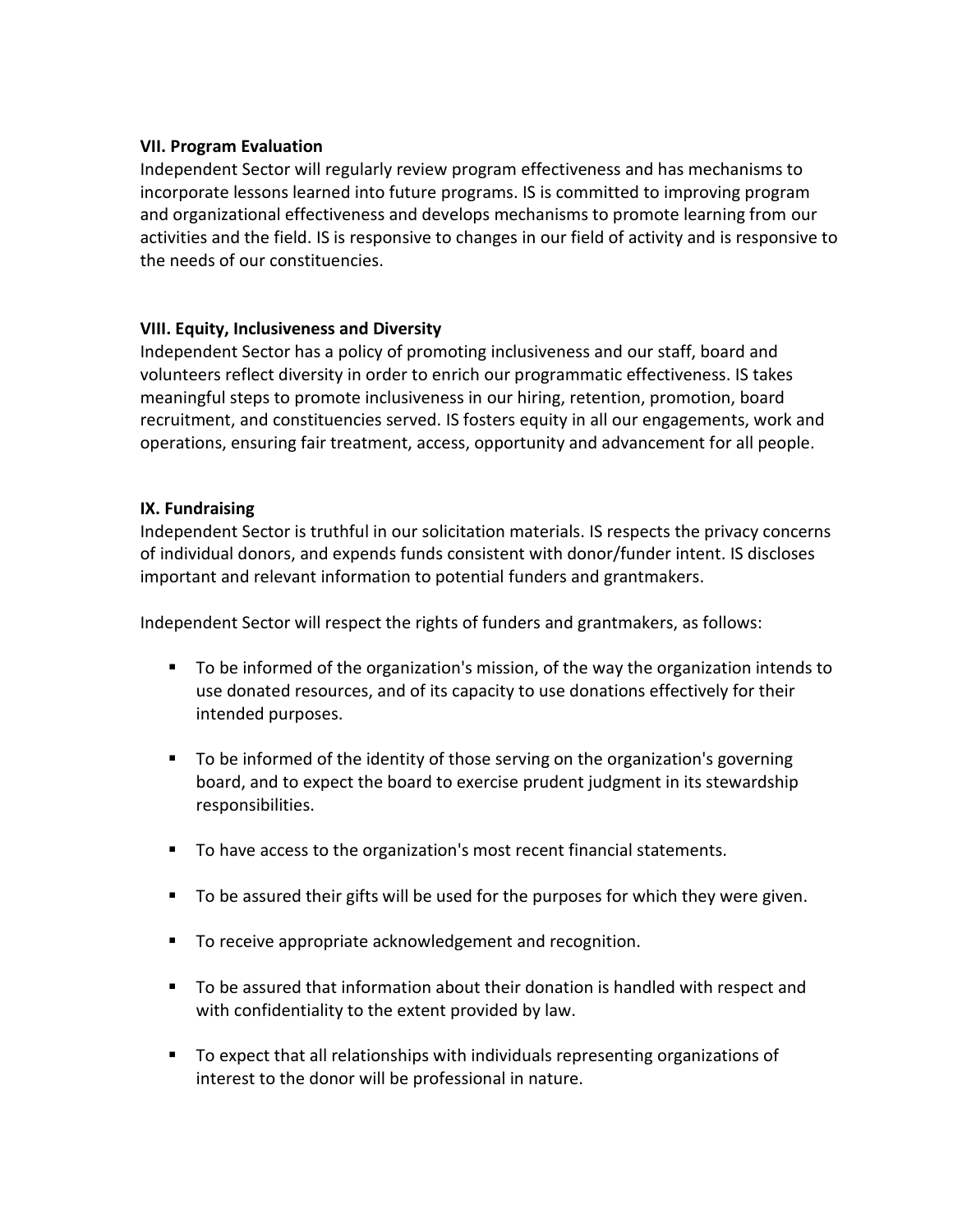- To be informed whether those seeking donations are volunteers, employees of the organization, or hired solicitors.
- To have the opportunity for their names to be deleted from mailing lists that an organization may intend to share.
- To feel free to ask questions when making a donation and to receive prompt, truthful, and forthright answers.<sup>4</sup>

*Approved by the IS Board of Directors*: June 25, 2020

<sup>&</sup>lt;sup>4</sup> Association of Fundraising Professionals (AFP), all rights reserved. Reprinted with permission from the Association of Fundraising Professionals.